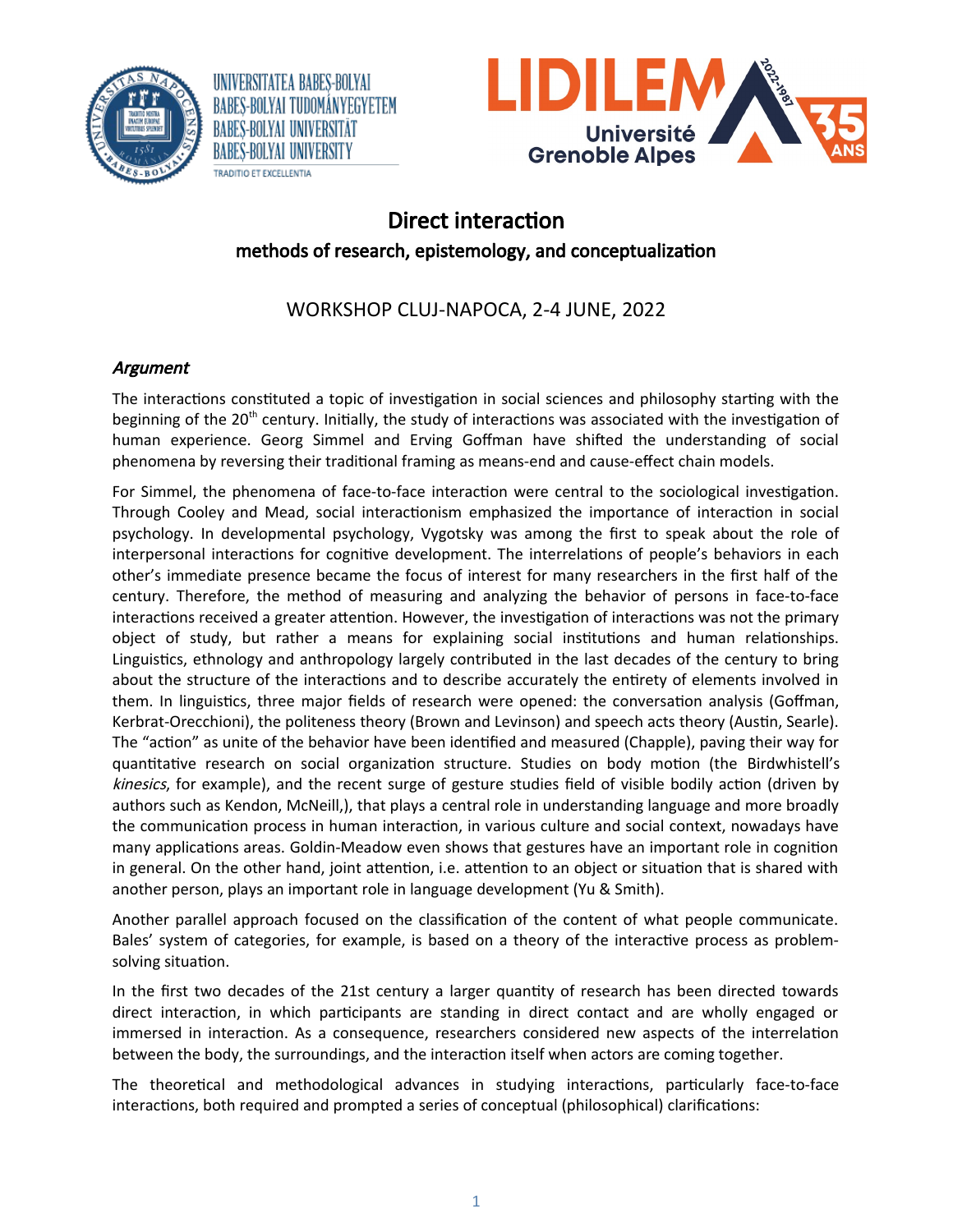- the definition and the structure of the situation; emerging traits in situation;
- the definition of action and interaction; typology of interactions; verbal and co-verbal aspects; taking-turns; multimodality;
- the role of subjectivity in interactions; children and adults in interaction;
- the potential impact of an interactive theory of various field of research and human activity
- the types of theories which are fit to capture the nature and the complexity of interactions; the theoretical models subjacent to the measuring and analyzing of interactions; the validity of the theoretical

## Some references

AUSTIN, John, How to do things with words, Oxford University Press, 1962.

BALES, Robert F., Interaction process analysis; a method for the study of small groups, American Sociological Review, Vol. 15, No. 2 (Apr., 1950), 257-263.

BIRDWHISTELL, Ray L., *Kinesics and context*. University of Pennsylvania Press, 2010.

BROWN, P., & LEVINSON, S. C., Politeness: Some Universals in Language Usage, Cambridge: Cambridge University Press, 1978, 1987.

CHAPPLE, Eliot D., The interaction chronograph: its evolution and present application, Personnel, 1949. DAVID, Murray S., "Georg Simmel and Erving Goffman: Legitimators of the sociological investigation of human experience", in Qualitative Sociology 20.3, 1997, 369-388.

FERRE, Gaëlle, Analyse de discours multimodal, UGA Éditions, 2019.

GALLAGHER, Shaun, Action and interaction, Oxford Univ. Press, 2020.

GALLAGHER Shaun, VARGA, Somogy, Meshed Architecture of Performance as a Model of Situated Cognition, in Frontiers in Psychology, 1, 2020. DOI=10.3389/fpsyg.2020.02140

GOFFMAN, Erving, Interaction ritual: Essays on face-to-face interaction, Garden City, N.Y., Doubleday, 1967.

GOLDIN-MEADOW, S., Cook, S. W., & MITCHELL, Z. A., Gesturing gives children new ideas about math, in Psychological Science, 20(3), 2009, 267-272.

GOODWIN, Charles, Conversational organization. Interaction between speakers and hearers, 1981. GUAÏTELLA, Isabelle, SANTI, Serge, et CAVÉ, Christian. ORALITÉ ET GESTUALITÉ : Interactions et comportements multimodaux dans la communication, Editions L'Harmattan, 2001.

KENDON, Adam. Gesture: Visible action as utterance. Cambridge University Press, 2004.

KERBRAT-ORECCHIONI, Catherine, Les interactions verbales. Armand Colin, 1990-1994 (3 tomes).

KERBRAT-ORECCHIONI, Catherine, Le Discours-en-interaction. Armand Colin, 2005.

MCNEILL, David (ed.), Language and gesture, Cambridge: Cambridge University Press, 2000.

MELTZER, Bernard N., PETRAS, John W., et REYNOLDS, Larry T., Symbolic interactionism: Genesis, varieties and criticism, Routledge, 2020.

SEARLE, John R., Speech Acts. An essay in the Philosophy of Language, Cambridge University Press, 1969. VYGOTSKY, Lev S., Mind in society: The development of higher mental process, 1978.

YU, Chen, & SMITH, Linda B, Joint Attention without Gaze Following: Human Infants and Their Parents Coordinate Visual Attention to Objects through Eye-Hand Coordination, in PLOSOne, 11, 2013, 1-10.

## Workshop Aim

The aim of this workshop is to investigate in a collaborative way which research methods, which types of investigation and which underlying epistemological models are able to capture interaction with its specificities. We wish to cross different conceptualizations and methodologies, in the study of diverse interactions that go beyond human interaction: human-animal, human-machine, etc.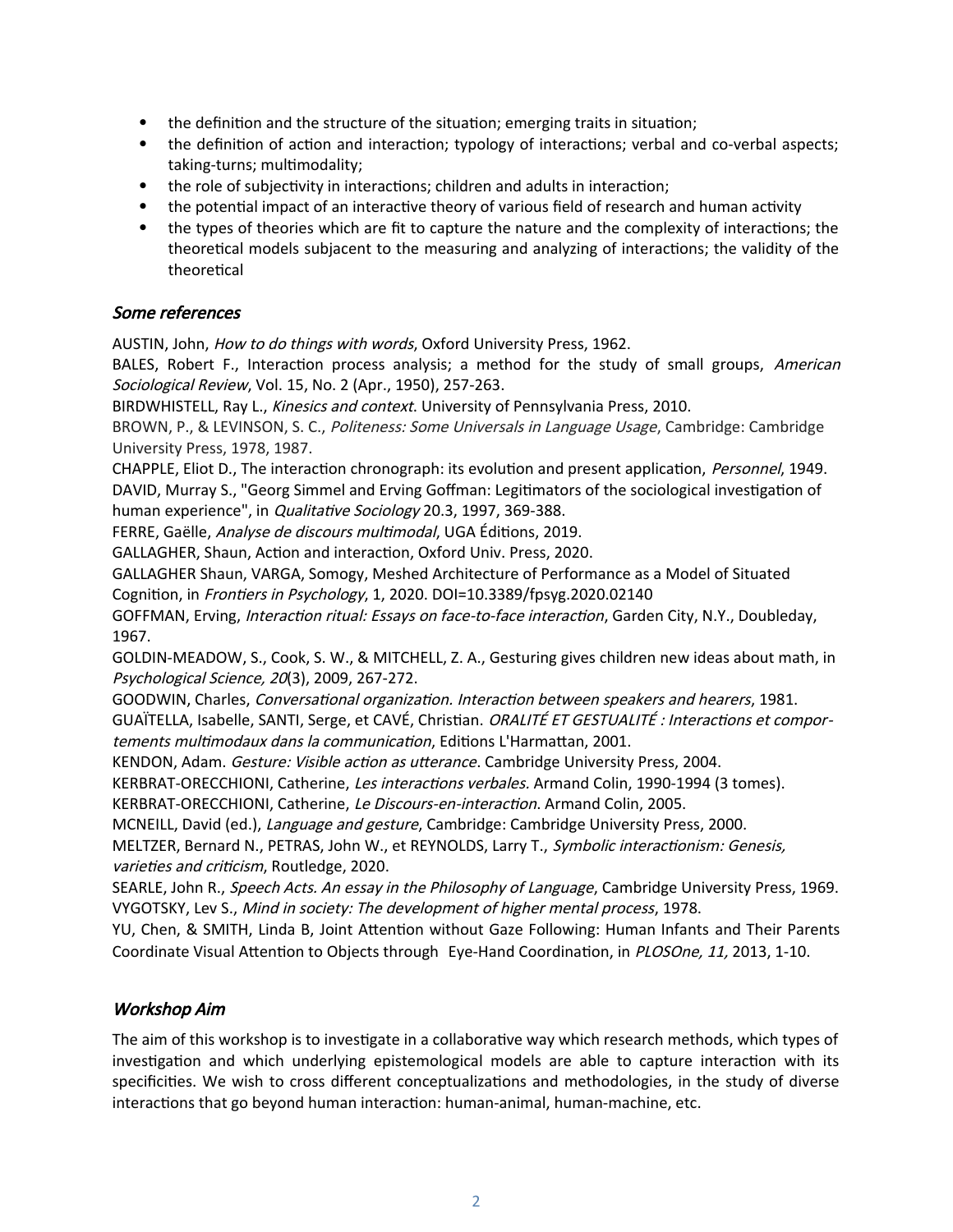One of the ambitions of this joint research work is also to philosophically legitimize the field of interactions as a distinct field of investigation.

We invite researchers who work on interaction in different fields (philosophy, linguistics, psychology, conversational analysis, etc.) to submit their work and thoughts in progress for consideration during the workshop.

The following questions may guide your proposal, within your own discipline:

- What is interaction? How do you define it? Is it a concept? A simple notion?

- How do you analyze it? With what tools?

- Which interaction model(s) do you use in your field of knowledge? How theoretical models are constructed and applied to empirical situations?

You are invited to present a work in progress, a first draft to be reworked after the workshop.

After a review process, the final version of your papers may be sent for publication for a Supplement to Issue of STUDIA UNIVERSITATIS BABES-BOLYAI - PHILOSOPHIA. The articles will be indexed in WoS-ESCI and are open access.

http://studia.ubbcluj.ro/serii/philosophia/index\_en.html

#### **Deadlines**

Long Abstract Submission (max. 600 words): January 15th, 2022

Notification of acceptance: February 2022

Registration: from the  $1<sup>st</sup>$  to 30<sup>th</sup> of March 2022.

Extended Paper (which can be reviewed at the end of the workshop): 15<sup>th</sup> April

In preparation for the 6 workshop sessions, 6 chairs are each working on the synthesis of three documents: 15th April – 15th May

**Submission** : sending a mail to the three co-organizers : Ion Copoeru, [ion.copoeru@ubbcluj.ro](mailto:ion.copoeru@ubbcluj.ro) Anda Fournel, [anda.fournel@univ-grenoble-alpes.fr](mailto:anda.fournel@univ-grenoble-alpes.fr), Jean-Pascal Simon, [jean-pascal.simon@univ](mailto:jean-pascal.simon@univ-grenoble-alpes.fr)[grenoble-alpes.fr](mailto:jean-pascal.simon@univ-grenoble-alpes.fr)

#### Workshop Languages

English and French

#### Workshop Location

Center for Applied Philosophy, Babeş-Bolyai University Cluj-Napoca Str. M. Kogalniceanu, 1, Cluj-Napoca

#### Registration

Attendance and online access are free, but registration is required. We will send links to online guests.

#### Working Methods

The workshop sessions (lasting 1h30) will take place as follows:

 $-1<sup>st</sup>$ : synthesis presentation from three papers by a chairman: 20 min